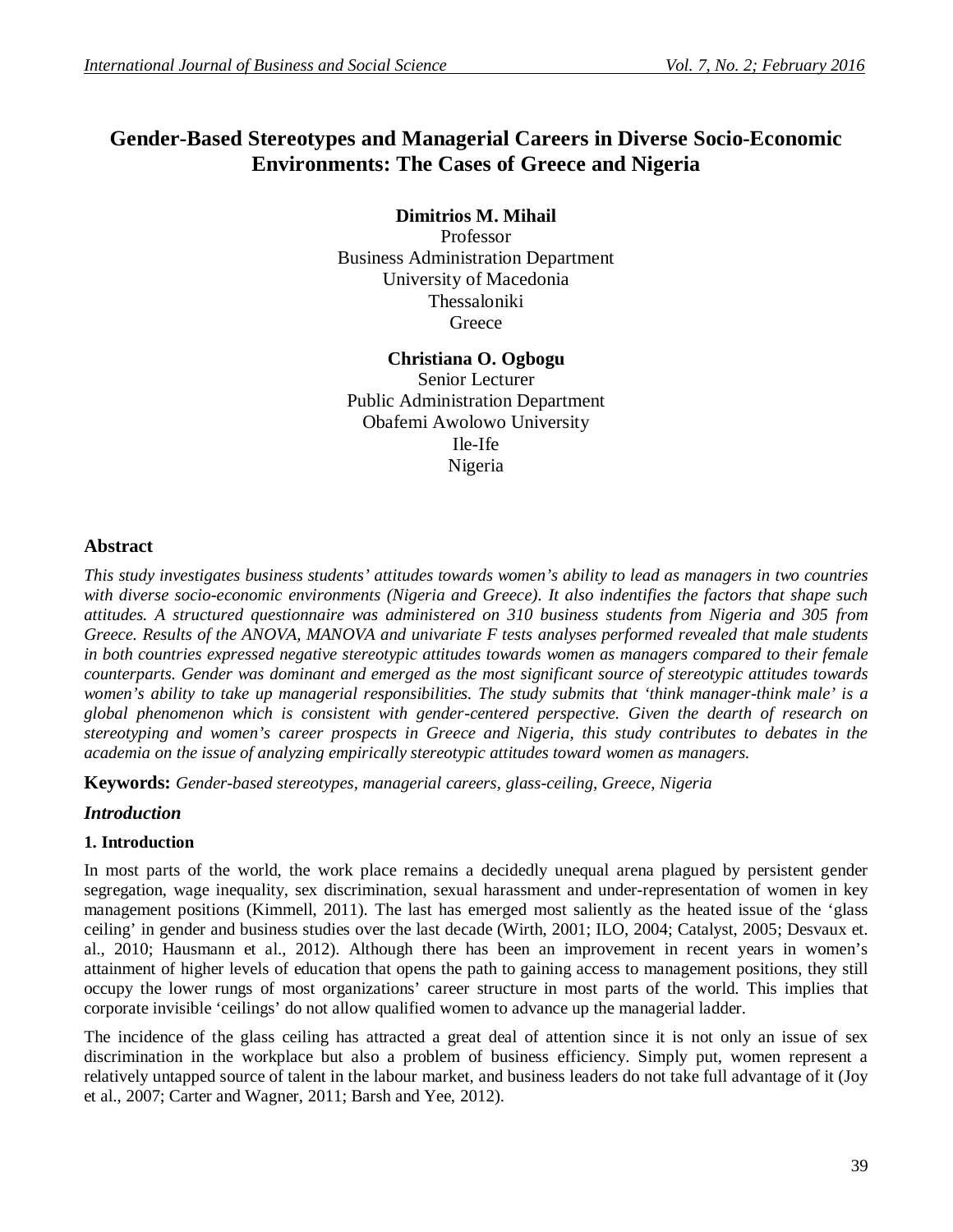An increasing volume of research in advanced and developing economies has documented the fact that advancement of women into management has not kept pace with the astonishing increase of highly skilled women in corporations across globe (ILO, 2004; European Commission, 2005;European Commission, 2011; European Commission, 2012; Okurame, 2006; Hewlett and Rashid, 2010). A very recent McKinsey study (Barsh et al., 2012) reports that women in the most advanced economy, the United States, hold only 15 per cent of the seats on corporate boards and 14 per cent of those on executive committees. In Germany the relevant statistics are 16 per cent and 3 per cent respectively and in France 20 per cent and 8 per cent respectively, indicating a problematic situation for the highly celebrated European 'social model'.

Whereas the corresponding data on both boards and executive committees are even lower, in fact, less than 10 per cent, in China and India. By contrast, countries in Scandinavia that have persistently implemented policies enhancing gender diversity at work over decades have a massively suppressed 'glass ceiling' phenomenon compared to their European counterparts. Not accidentally, according to a recent *Economist* report, adopting a culture of open and egalitarian society tends to outperform on economic competitiveness and innovation any modern economy (*Economist*, 2013).

Among the reasons for the glass ceiling phenomenon such as the lack of role models, mentoring, networking options and the complexities of the dual role as a working woman and homemaker (Crampton and Mishra, 1999), literature has singled out society's stereotypes and prejudices against women in positions of power (Catalyst, 2002; Catalyst, 2005). Indeed, a variety of characteristics about women such as their sexuality, family responsibilities, responsibility in procreation, breastfeeding and child-care are used as grounds for control and exclusion from occupying key positions in corporate organizations. Catalyst (2005) documented that gender bias is alive and well in corporate America. It surveyed nearly 300 business leaders from the Fortune 500 and smaller businesses nationwide, including 100 chief executives. Nearly across the board, the respondents judged women more negatively than equally skilled men, particularly in male-dominated professions regardless of actual results verified by more than forty different studies. In another major survey, Catalyst and Conference Board Europe found that gender bias thrives in corporate Europe as well (Catalyst, 2002). This study questioned nearly 700 men and women in 20 countries and found that stereotypes and preconceptions of women's roles and abilities are the top barriers for female managers' promotion in Europe across regions and countries.

Given the pervasiveness of gender-based stereotypes at work and the dearth of empirical studies on this issue, especially in less advanced and developing countries such as Greece and Nigeria, in this paper we attempt to measure and contrast gender-based attitudes of business students towards women in the above-mentioned countries. The novelty of the present study lies in the fact that it seeks to uncover the dominant force of stereotypes in shaping women's careers in two of the most diverse social, political, and economic environments, those of Greece and Nigeria. More specifically, this research tries to shed light on gender-based stereotypes exploring their relative impact on the formation of attitudes toward women as managers in the two countries.

The study is organised in five parts. Following the first that serves as an introduction, the second presents the theoretical framework of the research and stipulates the research hypotheses. The third discusses the research design providing information on the method and data collection of the survey. The fourth presents the main findings of the empirical research. In the last part the most important conclusions of the empirical investigation are summarized.

### *2. Context and research hypotheses*

### **2.1 Women's careers and gender stereotypes: the case of corporate Greece**

In Greece, companies have been recruiting an increasing number of women in recent years, but in most cases have kept them in contingent job positions and within the lower-managerial ranks (Ntermanakis, 2003; European Foundation, 2002). Young Greek women, in large numbers, have been enrolling in business administration programs in order to attain all the necessary skills and knowledge to advance in business as managers (Kottis, 1996; Kotsilieri and Marshall, 2004; Mavridis, 2002). Still, among the graduates of 10 years ago the percentage of women who have obtained managerial positions in the upper echelons is much lower than that of their male counterparts. It has been estimated that males' ability to infiltrate positions as corporate managers after their studies is overwhelmingly higher than that of their female counterparts. In fact, the infiltration rate for male graduates is 87% compared to 13% for well-educated females (Mavridis, 2002).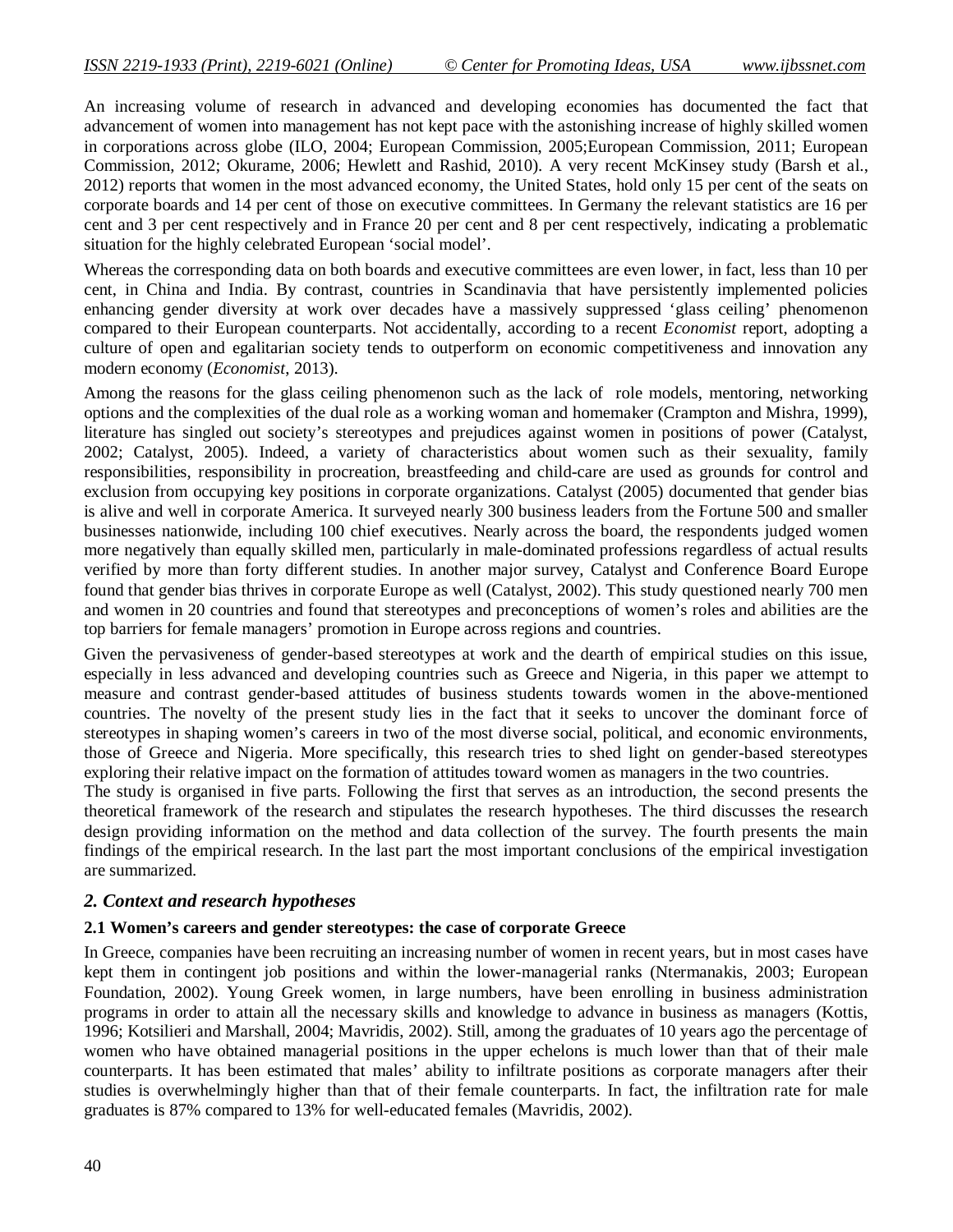On average only 11% of the board members among the 280 largest Greek firms were women, whereas the corresponding portion in all subsidiaries of multinationals was zero (Kottis, 1996; European Commission 2005). A more recent European survey estimated the pertinent women's participation even at the lower level of 7% (European Commission, 2012). In the same vein, Mavridis (2002), taking into account the number of females that are family members of company owners, estimates that the share of non-family female managers accounts for only 10.4% in the managing board of directors in Greek firms. Greek women's under-representation not only in high managerial posts but in power positions, in general, has been documented by international organisations. The International Labor Office has reported data on the position of women in the labour markets of 60 countries.

According to these data, the Greek women's share as legislators, senior officials and managers was 26% while their share in the total employment was 38% (ILO, 2003, Table 2C; European Commission, 2005). Numerous studies tend to attribute the finding that males are promoted more frequently and rapidly than equally qualified females to the influence of gender-based stereotypes (Owen and Todor, 1993; Cordano et al., 2002; Tomkiewicz et al.*,* 2004; Schein, 2007). Hence, according to the gender-role stereotyping perspective women have been socialized to adopt attitudes and behaviour that are in conflict with the demands of a successful managerial career (Schein, 1973, 1975, 2007; Terborg, 1977; Terborg et al., 1977). The job of manager is seen as "male" thus requiring an achievement-oriented aggressiveness and an emotional toughness, which are typically masculine traits. On the other hand, the stereotype continues: women just do not have the personality traits commonly assumed to be characteristics of managers.

In general, pursuing a managerial career requires skills and competencies imparted to men as a social group. Employees and managers holding this type of stereotypic view are likely to perceive women as ineffective managers in job positions incongruent with females' more traditionally passive gender role (Schein, 1973, 1975, 1978; Rosen and Jerdee, 1974a; Powell and Butterfield, 1979; Brenner, Tomkiewicz, and Schein, 1989; Schein, Mueller, and Jacobson, 1989; Schein and Mueller, 1992; Schein et al., 1996; Heilman, Block, and Martell, 1995; Powell, Butterfield, and Parent, 2002; Schein, 2007). Such stereotyping is detrimental to women's advancement in the workplace, since negative stereotypes of women influence how their employees perceive them, how other managers perceive their work, how they are selected for further training and development, and, finally, how rapidly they advance. Regarding the Greek case, gender stereotyping of women as managers seems to persist in Greek culture and may explain, at least partially, the well-documented fact that women are still under-represented in the Greek business community (European Commission 2005; Papalexandris and Bourantas, 1991; Kottis, 1996).

### **2.2 Women's careers and gender stereotypes: the case of Nigeria**

Although the twentieth century witnessed a consistent increase in the labour force participation of women across the globe: they are still concentrated in the lower rung of the career structure of most corporations, (Lindsey, 1997). In Nigeria, women constitute 49.9 percent of the entire population and make up half of the total population, yet they constitute 39 percent of the total labour force (Ogbogu, 2010). Majority of the women in Nigeria are in the agricultural and informal sectors of the economy accounting for about 60 percent of the domestic food supply. Although in recent times educated women are entering the paid labour force, the segregation of sexes across occupation and the under representation of women in managerial and decision-making positions persist (Aina, 2009).

A lot of work has been done in Nigeria to document the under representation of women in the workplace as well as the limited progress they make in advancing to managerial positions. For instance, Aina (2012) revealed that men dominate the wage/ salary employment except in sales and services, with the proportion of men to women in administrative and managerial positions being 3 to 1.5 percent respectively. Also, the composition of the workforce in the Federal Civil Service, which is the largest single entity employer in Nigeria, is inclined in favour of men, as 76 percent of the workforce are men whilst women comprise 24 percent. Women hold less than 14percent of total management level positions in the Federal Civil Service (FMWA and SD, 2008).Furthermore, the extractive industry with annual business volume of over USD 42m has almost zero level participation of women. Men are mostly employed in the extractive industry, while women bear the social costs of environmental degradation and social disruption which occasioned mining and exploration activities in the oil region (Ukeje et al., 2002).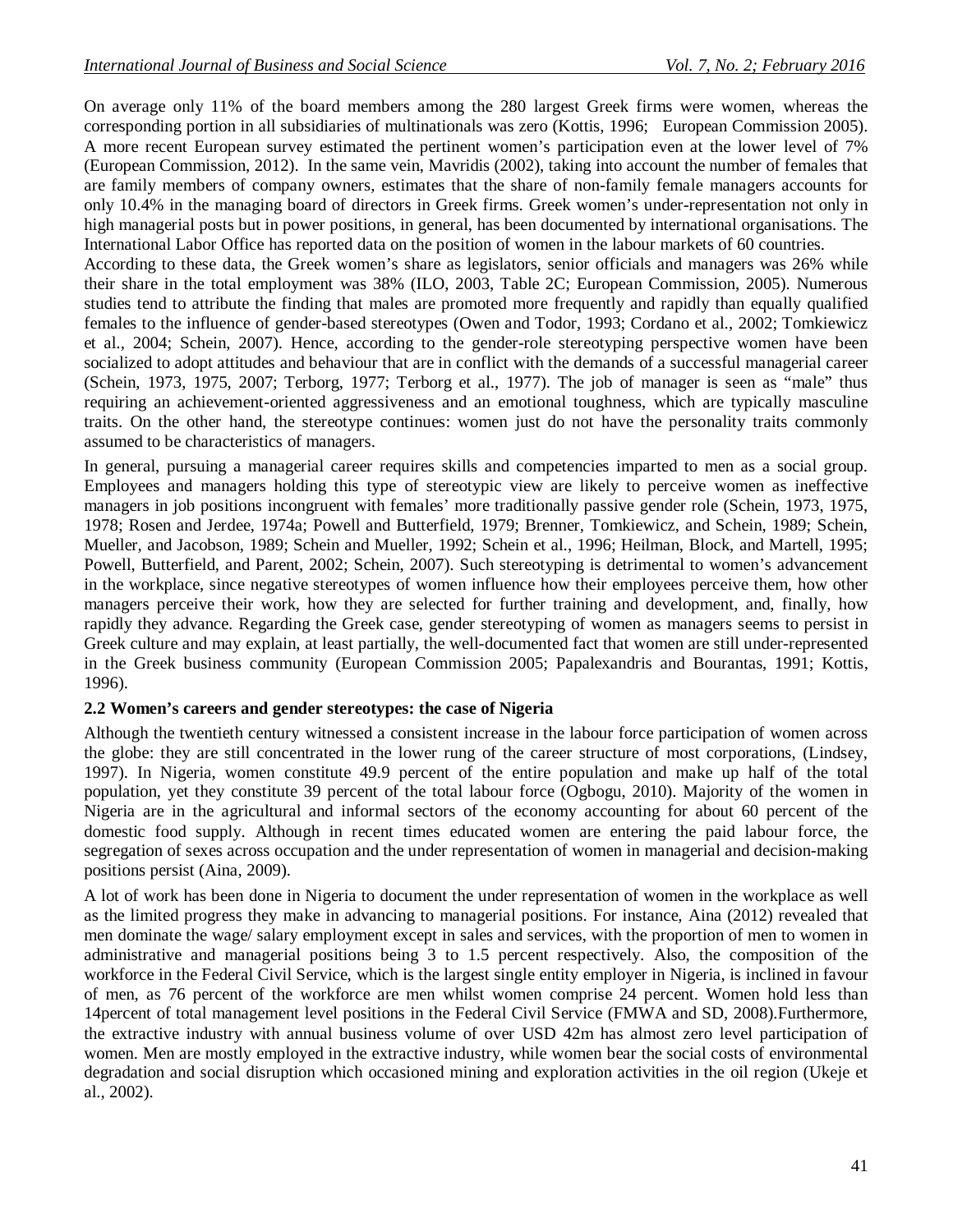Several key factors are linked to the poor representation of women in managerial positions and sex differentials in employment in Nigeria. Olowe (2007) and Kimmel (2011) affirm that a variety of characteristics about women such as their sexuality, responsibility in procreation, breastfeeding and childcare are used as grounds for controlling and excluding them.

Kimmel (2011) further identified sexual harassment as a major barrier to women's advancement in the workplace. According to him sexual harassment creates a hostile and offensive environment for working women which makes them feel compromised, threatened and unsafe. He added that men who sexually harass women do so to scare them off the male preserve. Sexual harassment consequently leads to increased absenteeism, higher rates of turnover, greater job-related stress and poor productive level. Alper (1993) linked women's exclusion from managerial positions to institutional personnel practices which have their origin in prejudice or may be the byproducts of administrative rules and procedures.

For instance, management determine who among alternative employees should be promoted to fill vacancies and how quickly. Furthermore, he opined that some informal processes within organizations that tend to strengthen the fraternity of men reinforce the exclusion of women. This is because women's exclusion from informal networks in which information is shared and alliances develop has implications for their learning and performing their jobs and their chances for advancement. This evidence suggests that gender is considered in deciding whether to promote women to higher managerial levels. Traditional gender stereotypic ideologies not only prevent women from entering certain professions, but also prevent them from moving upwards. According to Peterson and Gravette (2000), such stereotypic ideologies are not only detrimental to women's advancement and progress in their workplace but also influence how their contemporaries and managers perceive their work and nominate them for skill acquisition programmes in the workplace. Olojede (2004) reported that in Nigeria, gender role stereotyping socializes women to be less competitive than their male counterparts. This ideology is entrenched in Nigeria because it is a highly patriarchal society, where social relations and activities of men and women are governed by socialization and cultural practices which favour the interest of men above those of women (Olowe, 2007).

Consequently, women who enter the labour force struggle to climb up the ladder and are confronted with strongly held negative gender stereotypes. Since men are stereotypically assumed to be more competent relative to women, they are those most considered for managerial positions (Ogbogu, 2010). Despite many changes and advancement, the age-old myths about women and men's capacities remain largely unchanged (Okafor, 2011). Okurame (2006) affirms that sex discrimination and the existence of the 'glass ceiling phenomenon' in the workplace impede women's advancement. In support, Crampton and Mishara (1999) argue that the glass ceiling and sticky floor phenomenon are structural barriers within organizations that prevent qualified women from advancing into management positions. For instance, Hartman (1976) and Lindsey (1997) reported that men tended to be placed in managerial positions rather than women with comparable education and were more likely to be promoted compared with women. A more recent study revealed that while differences in experience and education translated into promotion to higher ranks for men, women remain concentrated in the lower ranks in which returns to increases in human capital were restricted (Kimmel, 2011).

### **2.3 Research hypotheses**

It is evident from our literature review that gender-based stereotypes tend to affect career shaping. Indeed, stereotypes, particularly those conditioning attitudes toward women as managers, seem to operate as 'signals' in decision-making concerning women's access to managerial positions and career advancement. Managerial outcomes often have few quantifiable measures of success and thus stereotype-based bias is apt to creep into performance evaluations. In such situations, stereotypes can 'provide structure and meaning to otherwise ambiguous data, and therefore are likely to weigh heavily in evaluations' (Heilman, 1997, 882). Considering that women are under-represented in corporate Greece and Nigeria along with the fact that there is a lack of updated empirical research on this issue for these countries, the need for measuring and analysing gender-based attitudes of business students as tomorrow's corporate leaders becomes evident. Drawing heavily on the gender-centred perspective literature presented above, this study conducts an empirical investigation of the relative importance of gender in forming perceptions of business students toward women as managers. Hence the objective of the present study is twofold: first, the measurement of working people's attitudes toward women as managers and second, the identification of the main factors that shape business students' pertinent attitudes.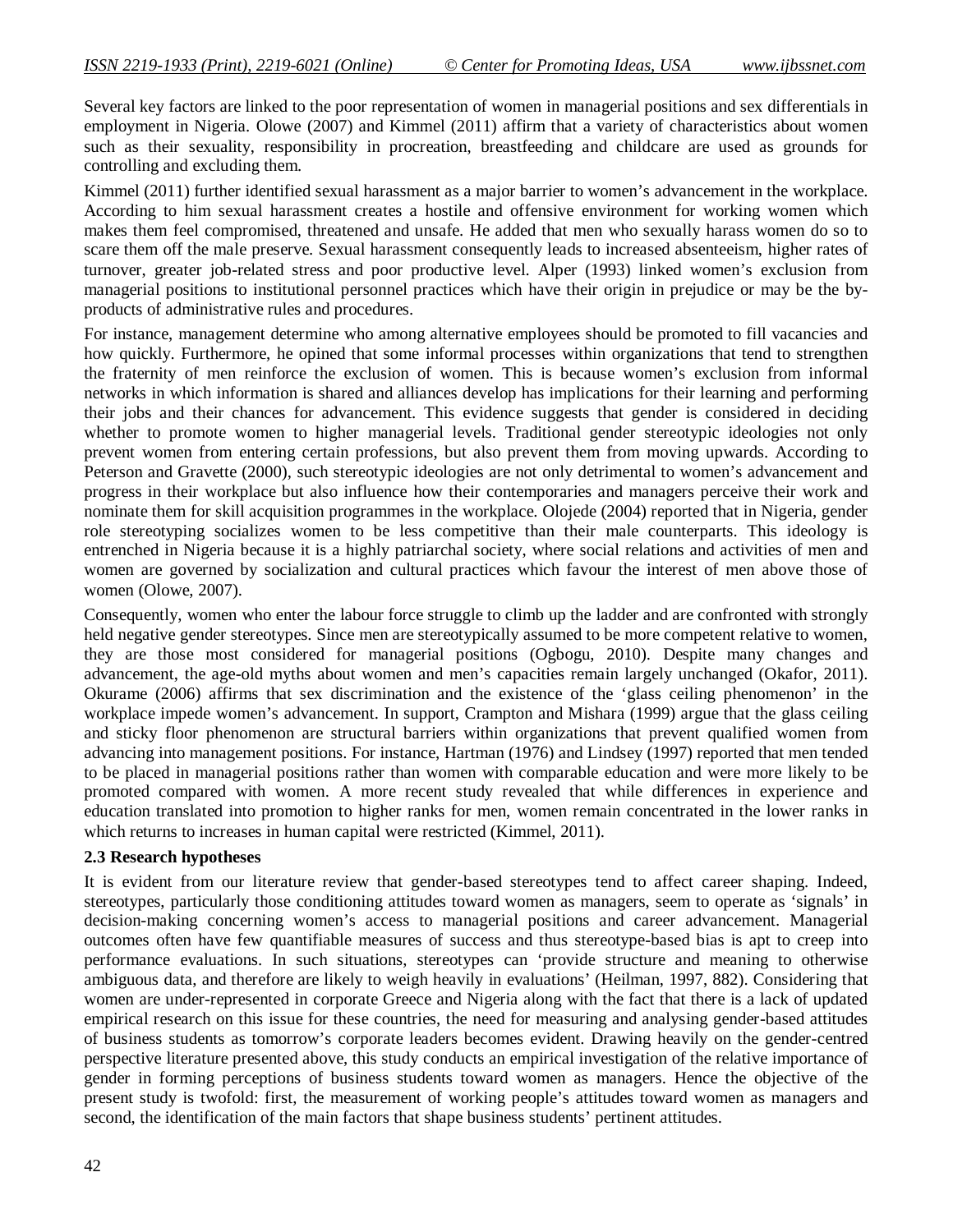For this reason the current study advances two hypotheses: a) significant attitudinal differences persist among the sexes of students indicating the presence of gender stereotypes in highly diverse economic and social environments such as those that characterise Greece and Nigeria, and b) compared to personal characteristics such as age, education, work experience and working under female supervision, gender emerges as the primary source of stereotypic attitudes toward women as managers.

# *3. Methodology*

# **3.1Research Design**

The research design commonly used to test the gender-centred perspective includes gender and other personal characteristics such as age and education as independent variables and behavioural and attitudinal measures as the dependent variables. The responses on the dependent variables (i.e., attitudes toward women as managers) are typically elicited from the men and women who participate in a survey.

In this study the Women *as Managers Scale* (WAMS) is the dependent variable. Independent variables are the personal and organizational characteristics of the working people surveyed. Having constructed all the variables, factor analysis and multivariate analysis of variance (MANOVA) allow assessing the relative impact of respondents' characteristics on the formation of attitudes towards women as managers.

## **3.2Instrument**

The WAMS developed by Peters, Terborg and Taynor (1974) is the measurement device used in this study. It is a three-dimensional instrument, comprised of a set of twenty-one attitude statements that measures respondents' perceptions of female managers in general. The dimensions focus on respondents' (a) acceptance of women as managers, (b) negative stereotypes concerning women managers, and (c) personality traits or managerial attributes generally believed to be descriptive of successful managers. The WAMS has been used in a broad range of studies in the United States, in developing countries and in cross-cultural empirical research (Papalexandris and Bourantas, 1991; Owen and Todor, 1993; Chow, 1995; Ng, 1995; Adayemi-Bello and Tomkiewicz, 1997; Cordano, Scherer and Owen*,* 2002; Tomkiewicz et al., 2004; Cortis and Cassar, 2005). The scale has been employed with a broad range of samples, including employees of an industrial distributing company (Terborg, et al., 1977) and library and information science master's degree candidates (Murgai, 1991).

Even though the scale has been criticized as being transparent and easily falsified (Rosen and Jerdee, 1975), supportive validity data have been reported (Terborg, at al., 1977; Garland and Price, 1977), and Ilgen and Moore (1983) verified its reliability and dimensionality. Hence, the questionnaire of the present survey consisted of eleven items worded to favourably describe women as managers and ten items worded unfavourably. Using a Likert-scale format from 1(strongly disagree) to 7 (strongly agree), scale scores were obtained by summing all twenty-one statements. The negatively worded items were reverse scored so that high scale score was associated with a favourable attitude toward women as managers. Thus the possible score ranges from 21 (highly unfavourable attitude) to 147 (highly favourable).

### **3.3 Samples**

The study, which adopted the survey research design, was carried out in Nigeria and Greece, representing countries with very diverse socio-economic environments. Nigeria is a Federal Republic located in West-Africa and shares borders with the Republic of Benin in the West, Chad and Cameroun in the East, Niger in the North and the Atlantic Ocean in the South. In contrast, Greece is a European Union country located in southern Europe. The study sought to survey business administration students. Use of students in empirical research about perceptions of women as managers is useful to assist in understanding the phenomenon of stereotyping managerial roles and tasks (Schein et al.*,* 1989; Schein and Mueller, 1992; Owen and Todor, 1993; Ng, 1995). Business administration students tend to possess one additional quality: pursuing management careers and advancing on the corporate ladder over a period of time, they are destined at some point to take decisions concerning career paths of their fellow managers including women. That is the main reason business student samples have been used consistently in a broad range of relevant studies, with the present study staying in course with this tradition.

(Schein et al., 1996; Cordanoet al., 2002; Tomkiewicz et al.*,* 2004; Cortis and Cassar, 2005). In Nigeria, the purposive sampling technique was adopted in selecting two federal universities from Nigeria that are of high repute with well-established and longstanding Business Administration Executive Programmes.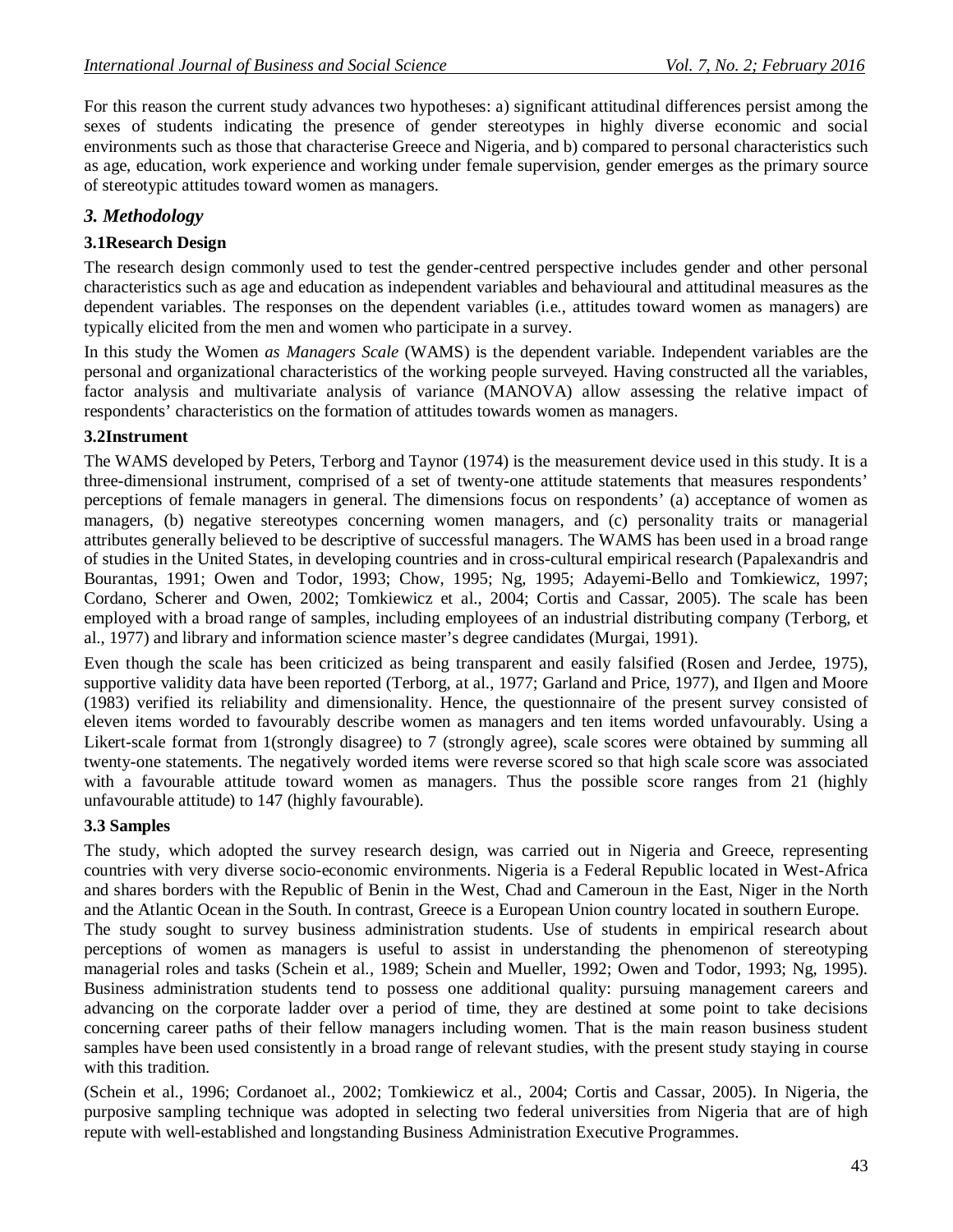The survey was used in administering questionnaires to 350 students. Some of them had some level of work experience and had also worked under female supervisors. A total of 310 questionnaires were retrieved from both the male (164) and female (146) respondents.The respondents were between 18-32 years of age. In Greece, structured questionnaires were distributed to 343 business administration students at an urban university in northern Greece. The sample was comprised of 187 women and 118 men, totalling 305 usable questionnaires.

Some of the Greek respondents had some level of work experience and fewer had worked under female supervisors. The respondents were between 18-27 years of age. The positive retrieval rate of the questionnaires in both countries was due to the fact that the researchers were permitted by the lecturers to administer the questionnaires to the students who filled them out in the lecture rooms just before the commencement of their lectures.

### *4. Results*

The scale of students' attitudes towards women as managers (WAMS) was tested by using Cronbach's alpha. This is a measure of internal consistency, based on the average inter-item correlation. For the present study of 305 Greek students, the scale had a reliability coefficient of 0.90, while the corresponding statistic for the 310 Nigerian students was 0.86, both values being considered highly satisfactory. It is worth noting that in remarkably diverse economically and culturally countries such as Greece and Nigeria, the WAMS score is practically the same (112.2 and 111.2 respectively). It is another indication that gender-based stereotypes are dominant in societies across borders and continents.

First, in our statistical analysis we employed one-way analysis of variance (ANOVA). The means of WAMS were compared to determine if any statistically significant differences existed between attitudes toward women managers for female and male students in both countries. For this goal, ANOVA was used to investigate the relationship of gender and other personal characteristics to attitudes. Results of this analysis, shown in Table 1, indicate that female students in both countries expressed much more favourable attitudes toward women as managers than did male students, a finding that supports the validity of the first research hypothesis. Specifically, female students in Greece and Nigeria scored in WAMS 122 and 120 respectively whereas their male counterparts 97 and 103.

| <b>Source of Variance</b> | <b>Students</b>    | <b>WAMS</b> | SD   | <b>F</b> statistic | <b>Significance</b> |
|---------------------------|--------------------|-------------|------|--------------------|---------------------|
|                           | Greek $(N=305)$    | 112.2       |      |                    |                     |
| Gender ***                |                    |             |      | 215.5              | .000                |
| Female                    | 187                | 122.06      | 10.9 |                    |                     |
| Male                      | 118                | 96.61       | 19.3 |                    |                     |
| $Age*$                    |                    |             |      | 4.5                | .033                |
| $18-20$ years             | 226                | 113.60      | 18.1 |                    |                     |
| $21 -$                    | 79                 | 108.25      | 21.6 |                    |                     |
| Work                      |                    |             |      | .000               | .993                |
| Work experience           | 125                | 112.21      | 16.7 |                    |                     |
| No work experience        | 180                | 112.23      | 20.8 |                    |                     |
| Supervision**             |                    |             |      | 8.1                | .005                |
| Female                    | 66                 | 116.15      | 14.7 |                    |                     |
| Male                      | 59                 | 107.84      | 17.7 |                    |                     |
|                           | Nigerian $(N=310)$ |             |      |                    |                     |
| Gender ***                |                    |             |      | 62.61              | .000                |
| Female                    | 146                | 119.84      | 18.1 |                    |                     |
| Male                      | 164                | 103.42      | 18.3 |                    |                     |
| $Age*$                    |                    |             |      | 3.39               | .067                |
| 18-31 years               | 156                | 113.22      | 19.9 |                    |                     |
| $32 -$                    | 154                | 109.06      | 19.9 |                    |                     |
| Work                      |                    |             |      | .023               | .879                |
| Work experience           | 308                | 111.17      | 20.0 |                    |                     |
| No work experience        | $\overline{c}$     | 109.00      | 0.0  |                    |                     |
| Supervision***            |                    |             |      | 21.28              | .000                |
| Female                    | 266                | 113.19      | 19.9 |                    |                     |
| Male                      | 42                 | 88.33       | 16.2 |                    |                     |

#### **Table 1: Analysis of variance of attitudes towards women as managers** *(WAMS) among Greek and Nigerian business students*

*Note:* \*\*\*significant at 0.001 level, \*\* significant at 0.01, \* significant at 0.05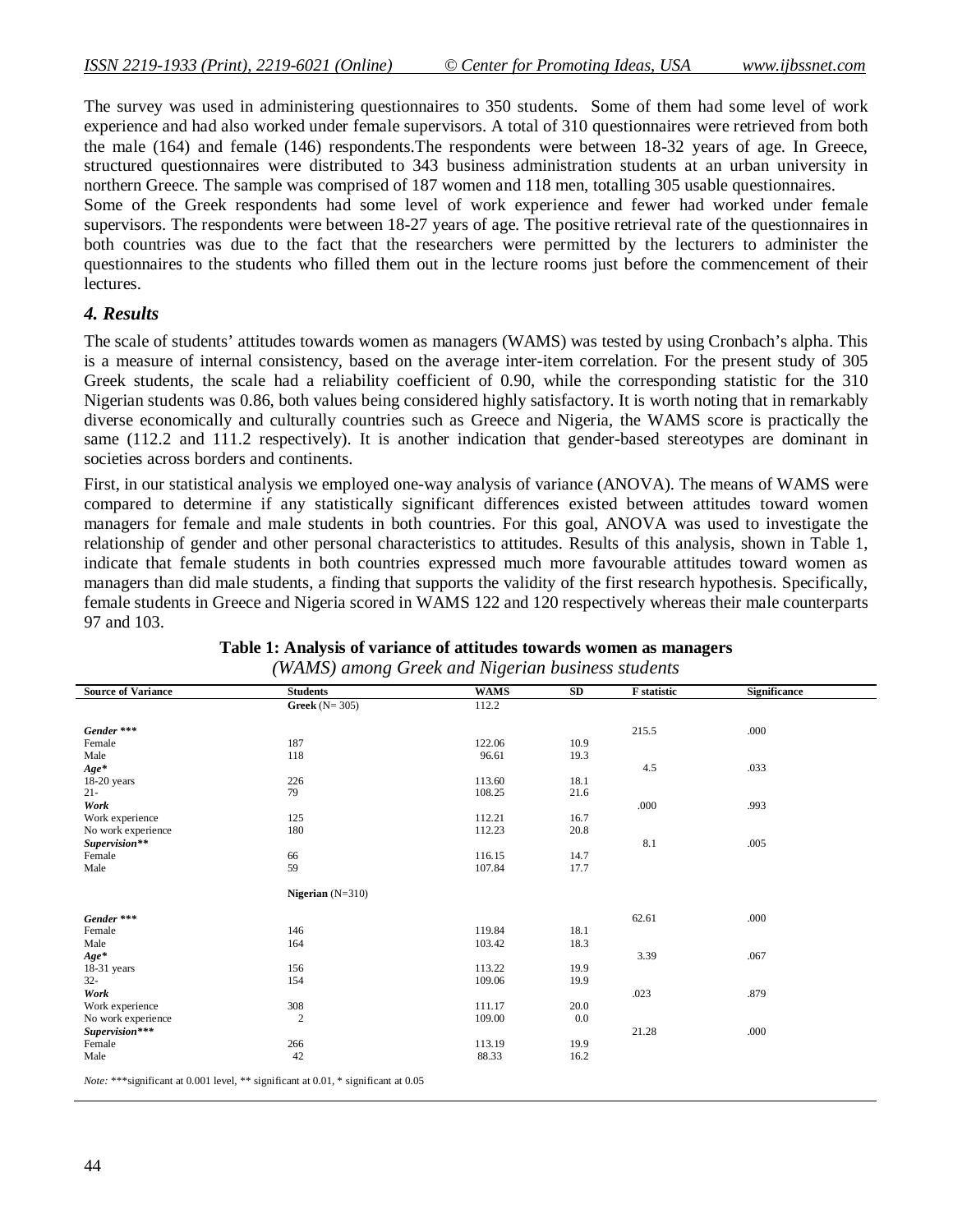Indeed, the differences in attitudes between female and male students were significant at the.001 level for both countries. Age is another dimension that was investigated. Differences in attitudes between younger and older studentsin Greece are found to be hardly significant (at the .05 level), whereas the same source of variance was found not statistically significant for the Nigerian students. Work experience did not make a difference in attitudes either. This holds true for both countries, as shown in Table 1. By contrast, working under female supervision as source of difference in attitudes towards women as managers seems to be important.

Indeed, this source of variation is found statistically significant in Greece at the 0.01 level and in Nigeria at the 0.001level. Greek and Nigerian students having worked under female supervision have much more positive attitudes compared than those who did not have the same experience (8 and 25 points difference in WAMS for Greece and Nigeria respectively).

Since the effect of gender on attitudes towards women as managers emerges as dominant among other potential sources of difference, we sought to investigate this ANOVA finding further. We applied factor analysis for detecting possible underlying factors. Then using multivariate analysis of variance (MANOVA), we examined the relative impact of students' personal characteristics on the formation of attitudes across the detected underlying factors. Table 2 shows the results of the factor analysis that has been conducted to determine underlying factors among the WAMS items. This table presents the factors obtained, the items that compose each factor, and the factor loadings. Factor analysis was performed with varimax rotation on the 21 items from the WAMS reports. Tests for appropriateness, including the Bartlett Test of Sphericity and the Kaiser-Meyer-Olkin (KMO) measure of sampling adequacy were performed and all indicated the factor analysis was an appropriate technique for both the Nigerian and Greek surveys (KMO= 0.86 and 0.92 respectively). Two factors were extracted from the Nigerian survey and three factors from the Greek sample.

All factors were internally consistent and well-defined by the variables with Cronbach-alpha scores ranging from 0.80 to 0.84 for the Nigerian sample and from 0.64 to 0.85 for the Greek one, with a 0.6 cut-off (Eisenhardt 1988, p. 510). Scores represent significant factor loadings (i.e., above 0.5) of individual scale items on each of the detected factors (Finkelstein 1992, pp. 519-20). Thus, the WAMS statements 11 to 15 were dropped for both Nigerian and Greek responses by using item loading higher than 0.5. Apart from factor loadings for each single statement, the mean for each single factor (as the average scores of the means of its constituent items) is illustrated in Table 2. It is worth noting that the calculated means indicate that female students hold more favourable attitudes than their male counterparts to each single factor in both countries.

| WAMS statements and factors for Nigerian students                                                                    | Factor   | Wams             |
|----------------------------------------------------------------------------------------------------------------------|----------|------------------|
| Keiser-Meyer-Olkin measure of Sampling Adequacy (KM0=0.86)                                                           | loadings | Mean(SD)         |
|                                                                                                                      |          | Female<br>Male   |
| <b>Factor I.</b> (Cronbach's alpha = $0.84$ )                                                                        |          | 4.78<br>5.60     |
| Q6. On the average, women managers are less capable of contributing to an organization's overall goals than are men. | .572     | (1.46)<br>(1.46) |
| Q16. Women <i>are less capable</i> of learning <i>mathematical and mechanical skills</i> than are men.               |          |                  |
| Q17. Women <i>are not ambitious</i> enough to be successful in the business world.                                   | .622     | $F = 24.4$       |
| O18. Women cannot be assertive in business simulations that demand it.                                               | .751     | $Sign = .000$    |
| Q20. Women are not competitive enough to be successful in the business world.                                        | .752     |                  |
| Q21. Women cannot be aggressive in business situations that demand it.                                               | .786     |                  |
|                                                                                                                      | .718     |                  |
| <b>Factor II.</b> (Cronbach's alpha = $0.80$ )                                                                       |          | 5.31<br>3.43     |
| Q4 Men and women should be given equal opportunity for participation in management training programs.                | .647     | (.91)<br>(1.27)  |
| Q5 Women have the <i>capability to acquire the necessary skills</i> to be successful managers.                       |          |                  |
| Q8 The business community should someday <i>accept women in key managerial</i> positions.                            | .650     | $F = 16.2$       |
| Q9 Society should <i>regard work by female managers</i> as valuable as work by male managers.                        | .777     | $Sign = .000$    |
| Q10 It is <i>acceptable for women to compete</i> with men for top executive positions.                               | .670     |                  |
| Q19 Women possess the self confidence required of a good leader.                                                     | .603     |                  |
|                                                                                                                      | .569     |                  |
| <b>WAMS</b> statements and factors for Greek students                                                                |          |                  |
| Keiser-Meyer-Olkin measure of Sampling Adequacy (KM0= 0.92)                                                          |          |                  |
|                                                                                                                      |          | Women<br>Men     |
| <b>Factor I.</b> (Cronbach's alpha = $0.77$ )                                                                        |          | 5.79<br>4.56     |
|                                                                                                                      |          | (.85)<br>(1.22)  |
| Q1. It is less desirable for women than men to have a job that <i>requires responsibility</i> .                      | .493     |                  |
| Q6. On the average, women managers are less capable of contributing to an organization's overall goals than are men. | .594     | $F = 105.85$     |
| Q16. Women are less capable of learning mathematical and mechanical skills than are men.                             | .590     | $Sign. = .000$   |
| Q17. Women <i>are not ambitious</i> enough to be successful in the business world.                                   | .624     |                  |
| Q18. Women cannot be assertive in business simulations that demand it.                                               | .727     |                  |
|                                                                                                                      |          |                  |
| <b>Factor II.</b> (Cronbach's alpha = $0.85$ )                                                                       |          |                  |
| Q4 Men and women should be given equal opportunity for participation in management training programs.                | .765     | 6.59<br>5.40     |
| Q5 Women have the capability to acquire the necessary skills to be successful managers.                              | .715     | (.46)<br>(1.25)  |
| O8 The business community should someday <i>accept women in key managerial</i> positions.                            | .634     |                  |

### **Table 2: Factor analysis for Nigerian and Greek Students**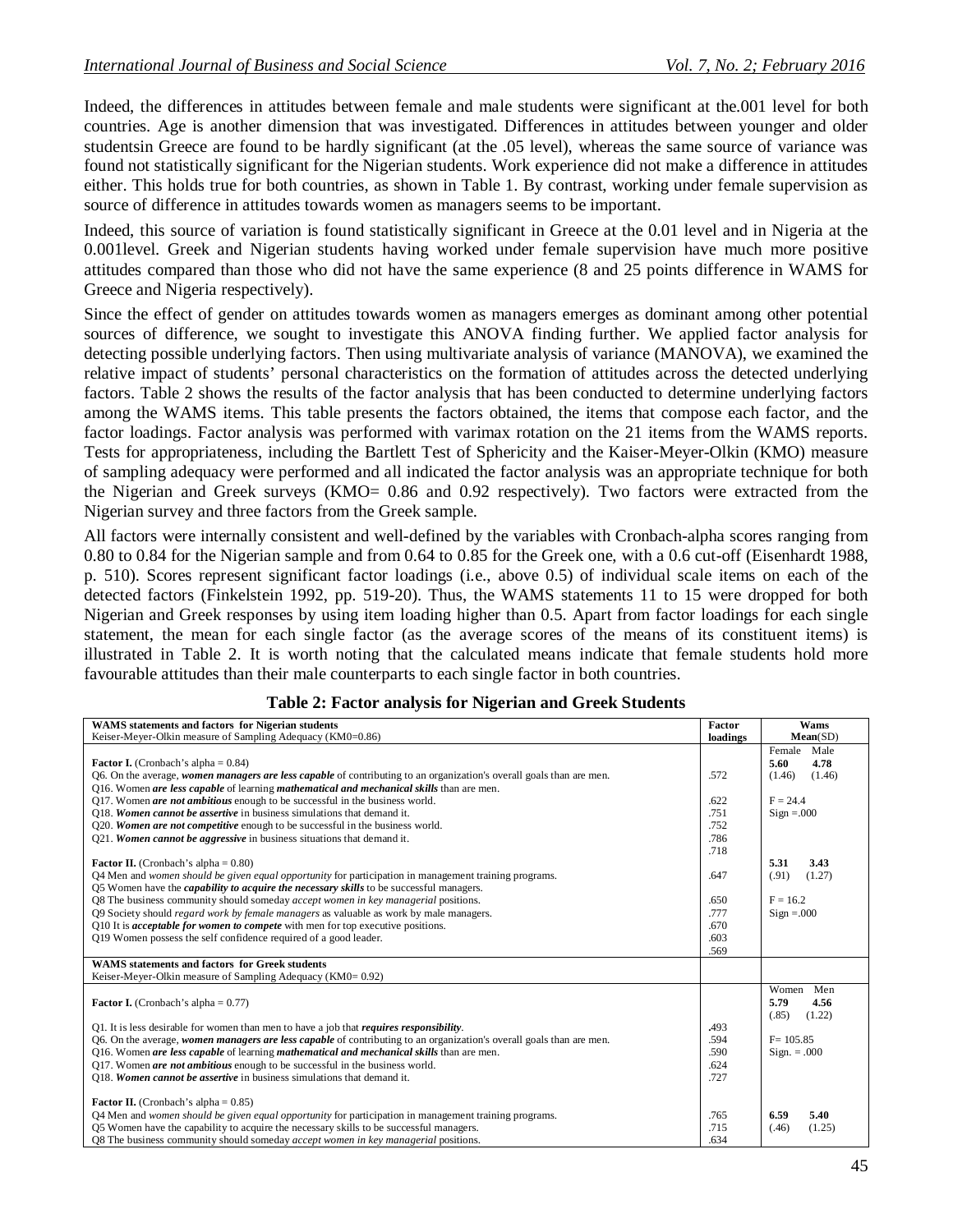| O9 Society should <i>regard work by female managers</i> as valuable as work by male managers.                                                                                                                                                                                                                                                                                          | .719                         | $F = 140.40$                                                      |
|----------------------------------------------------------------------------------------------------------------------------------------------------------------------------------------------------------------------------------------------------------------------------------------------------------------------------------------------------------------------------------------|------------------------------|-------------------------------------------------------------------|
| <b>Factor III.</b> (Cronbach's alpha = $0.64$ )                                                                                                                                                                                                                                                                                                                                        |                              | $Sign. = .000$                                                    |
| Q2. Women have <i>the objectivity required</i> to evaluate business situations properly.<br>Q3. Challenging work is more important to men than it is to women.<br>Q13. Problems associated with <i>menstruation</i> should not make women less desirable than men as employees.<br>Q14. To be a successful executive, a woman does not have to <i>sacrifice some of her femininity</i> | .532<br>.547<br>.576<br>.643 | 5.89<br>4.44<br>(1.00)<br>(.69)<br>$F = 221.81$<br>$Sign. = .000$ |

Based on these factor analysis findings, it is important to investigate the differences between female and male respondents from both countries on all the WAMS factors simultaneously, performing MANOVA. Information presented in Table 3 includes tests of each main effect on the different groups of attitudes. The intercept refers to the remaining variance (usually the error variance). As shown in Table 3, F tests indicate that only the students' gender among their main characteristics seems to be statistically significant. Indeed, gender as independent variable is found to be statistically significant at the 0.001level for Greek and at the 0.01 level for Nigerian business students. Female supervision is hardly statistical significant (significant at 0.05 level) only for the Nigerian sample. Equally interesting are the results of the effect-size measure (partial eta squared). This statistic indicates how much of the total variance is explained by each main effect. In this case, the respondents' gender accounts for an awesome 50% of the variance in the three WAMS factors for Greeks, an illustration of the relatively high importance of gender in explaining attitudes' variation. By the same token, the Nigerians' gender accounts for the 4.4% of the variance in the two WAMS factors detected in the Nigerian sample. By contrast, each of the remaining independent variables has no impact on the detected dimensions of attitudes toward women as managers for both Greeks and Nigerians.

| Table 3: Multivariate analysis of WAMS factors - stereotypes for Greek and Nigerian |
|-------------------------------------------------------------------------------------|
| business students                                                                   |

| <b>Effect for Greek Students</b>                                                           | F       | Significance | Patrial Eta |
|--------------------------------------------------------------------------------------------|---------|--------------|-------------|
|                                                                                            |         |              | Squared     |
| Intercept                                                                                  | 3634.67 | .000         | .990        |
| Gender(Woman=1, $Man=0$ )***                                                               | 38.29   | .000         | .500        |
| Age (18-20years=1, 21 years older =0)                                                      | .698    | .555         | .018        |
| Female supervisor (Working under female supervisor=1)                                      | 1.396   | .248         | .035        |
| <b>Effect for Nigerian Students</b>                                                        | F       | Significance | Patrial Eta |
|                                                                                            |         |              | Squared     |
| Intercept                                                                                  | 1693.16 | .000         | .919        |
| Gender(Woman=1, $Man=0$ )**                                                                | 6.832   | .001         | .044        |
| Age (18-28 years = 1, 29 years older = 0)                                                  | .012    | .989         | .000        |
| Female supervisor (Working under female supervisor= $1$ )*                                 | 4.074   | .018         | .027        |
| <i>Note:</i> *** significant at 0.001 level, ** significant at 0.01, * significant at 0.05 |         |              |             |

For a more detailed analysis of the impact of individual characteristics on attitudes towards women as managers, we conducted simple univariate F tests on each of the detected WAMS factors for both samples. The main findings are illustrated in Table 4.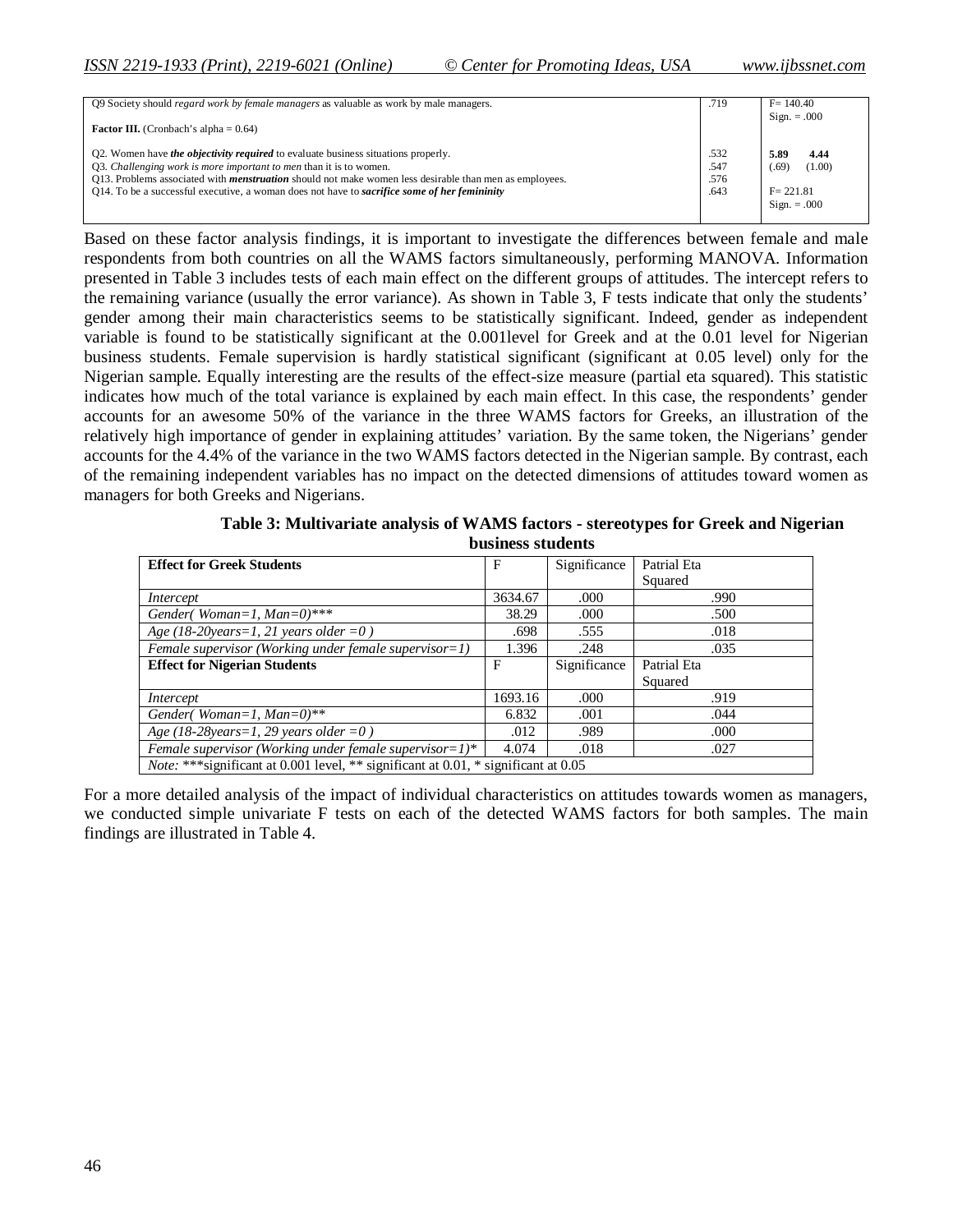| <b>Source / Greeks</b>                                                                     | Dependent Variables | $\mathbf F$ | Significance | Partial Eta |  |
|--------------------------------------------------------------------------------------------|---------------------|-------------|--------------|-------------|--|
|                                                                                            |                     |             |              | Squared     |  |
| Gender                                                                                     | FACTOR 1***         | 25.991      | .000         | .182        |  |
|                                                                                            | FACTOR 2***         | 34.931      | .000         | .230        |  |
|                                                                                            | FACTOR 3***         | 80.970      | .000         | .409        |  |
| Age                                                                                        | <b>FACTOR 1</b>     | .319        | .573         | .003        |  |
|                                                                                            | <b>FACTOR 2</b>     | .080        | .778         | .001        |  |
|                                                                                            | <b>FACTOR 3</b>     | 1.982       | .162         | .017        |  |
| Female Supervisor                                                                          | <b>FACTOR 1</b>     | 1.034       | .311         | .009        |  |
|                                                                                            | <b>FACTOR 2*</b>    | 4.087       | .045         | .034        |  |
|                                                                                            | <b>FACTOR 3</b>     | .082        | .776         | .001        |  |
|                                                                                            |                     |             |              |             |  |
| <b>Source / Nigerians</b>                                                                  | Dependent Variables | $_{\rm F}$  | Significance | Partial Eta |  |
|                                                                                            |                     |             |              | Squared     |  |
| Gender                                                                                     | FACTOR 1**          | 7.921       | .005         | .026        |  |
|                                                                                            | FACTOR 2***         | 10.844      | .001         | .035        |  |
| Age                                                                                        | <b>FACTOR 1</b>     | .022        | .883         | .000        |  |
|                                                                                            | <b>FACTOR 2</b>     | .008        | .928         | .000        |  |
| Female Supervisor                                                                          | FACTOR 1**          | 7.839       | .005         | .025        |  |
|                                                                                            | <b>FACTOR 2</b>     | .275        | .600         | .001        |  |
| <i>Note:</i> *** significant at 0.001 level, ** significant at 0.01, * significant at 0.05 |                     |             |              |             |  |
|                                                                                            |                     |             |              |             |  |

**Table 4: Univariate WAMS factors-tests on each of the stereotypes.**

The F tests indicate that students' gender among the personal independent variables is found to be dominant. In the Greek survey, all three WAMS factors are affected significantly by gender (level of significance 0.001). Female supervision seems to be associated only with the second group of WAMS attitudes at the 0.05 level. Based on the effect-size measure (partial eta squared), it was estimated that the only source of variation for each single group of attitudes towards women as managers is students' gender. Respondents' gender explains from 18% to 41% of variation in Greeks' attitudes, while any other characteristic have no measurable influence on any single dimension of attitudes. Similar resultswe have for the Nigerian survey. In this case F tests indicate that gender is found to exert influence on both WAMS factors at the 0.01 level of significance. Female supervision seems to be associated only with the first group of WAMS attitudes at the 0.05 level. The partial eta squared statistics for the Nigerian students are not as robust as the Greek ones though. They range from 2.5% to 3.5%. Overall, MANOVA and univariate F tests provide evidence that supports the validity of the second research

hypothesis of the present study. Based on the above empirical analysis, one could argue that *gender* emerges as the dominant source of stereotypic attitudes toward women as managers among important personal characteristics such as age, education, work experience and working under female supervision.

### *5. Discussion and Conclusions*

The first task of this study was to investigate future business leaders' attitudes towards women's ability to lead in management. To this aim we surveyed business administration students from two highly diverse socio-economic environments, Greece and Nigeria, and we detected the existence of gender-based stereotypes in assessing women's ability to take managerial responsibilities and power. More specifically, using WAMS, it was found that across continents, well-educated males, compared to their female counterparts, persistently underestimate women's competence to advance and fill key corporate positions. Indeed, female students in Greece and Nigeria scored much higher in WAMS than their male counterparts (25 and 17 points of difference respectively). The gender difference that existed in the scores was expected, since in studies using the WAMS instrument, female respondents tended consistently to provide higher scores than did males (Owen and Todor, 1993; Tomkiewiczet al., 2004, Cortis and Cassar, 2005). This may not be unconnected with the sex-role socialization process prevalent in Greek and Nigerian societies which starts early and continues throughout life.

It accentuates the difference between males and females and is used as a basis for judging women more negatively by their male counterparts than equally skilled men in the workplace. In case attitude differences in women's managerial abilities between sexes were detected, our second task was to measure gender's relative contribution in shaping such attitudes. To this aim we performed ANOVA, MANOVA and univariate F tests analyses.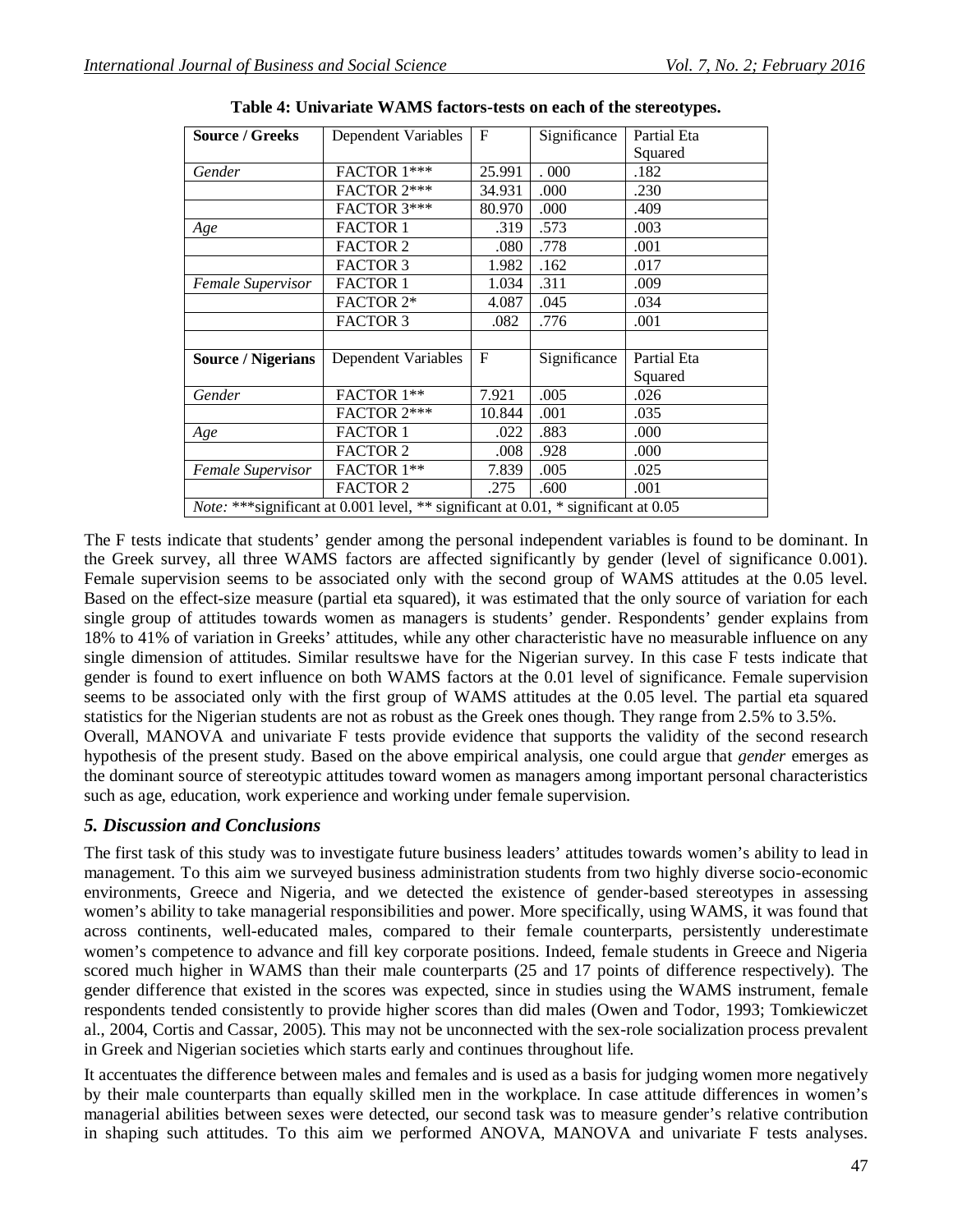Analysis of variance indicates that respondents' personal characteristics, such as age and work experience seem not to be associated to differences in attitudes toward women as managers. By contrast, it has been estimated that attitudes differ in a profound way when the students' characteristic is *gender.* The result lends credence to the assumption that gender emerges as the primary source of stereotypic attitudes towards women as managers as indicated in the second hypothesis advanced for this study. Gender is thus a category of differentiation that influences the behaviour and responses of the male respondents.

In addition, MANOVA and univariate F tests confirmed the main finding of the ANOVA analysis, namely, that there is a clear indication that key personal characteristics such as age and work experience do not account for the stereotypic attitudes towards women as managers for both Greeks and Nigerians. However, students from both countries who have worked under female supervisors tend to have more positive attitudes towards women as managers than those who did not have such an experience. Gender was found to be dominant and significant for both Greek and Nigerian students, while the other characteristics did not significantly shape the attitudes of the student. In sum we maintain that the main findings of the study are consistent with the gender-centred perspective. Women who aspire to managerial careers in corporate Greece and Nigeria are likely to face intense attitudinal barriers. This study employing the WAMS instrument attempted to measure full-time students' attitudes toward women in management across two continents. As was hypothesized, male students in both Nigeria and Greece are found to hold relatively negative stereotypic attitudes compared to their female counterparts.

More importantly, the central finding of the study that gender was by far the most influential factor among personal traits, in accounting for the difference in attitudes is in agreement with the gender-centred perspective. Thus, this study, in keepingwith previous empirical studies for the Greek and Nigerian cases (Papalexandris and Bourantas 1991; Kottis, 1996; Ogbogu, 2010; Okafor, 2011), lends support to Schein's argument that 'think manager-think male' is a global phenomenon. The finding of this study is not without limitations. In this exploratory investigation, even though the geographical coverage of the samples is impressive extending from Europe to Africa, conclusions must be drawn with caution. Further research surveying more students across Nigeria and Greece would lead to more reliable findings. Furthermore, the findings of this paper may not be easily applied to other samples in addition to business students. Hence, research to extend the present analysis to other groups of respondents besides students, such as full-time employees and entry-level managers, seems necessary for an understanding of the main sources of influence on sex-role stereotyping in diverse socioeconomic environments across countries.

Such knowledge regarding gender-based stereotypes toward women is of utmost importance, since it is economically imperative for countries, both developed and developing ones, to encourage well-educated women to pursue their career advancement in the business world. Empowering both males and females to aspire to managerial positions as well as sharing power and resources serves to increase job satisfaction, commitment, effectiveness and productivity. It breaks the circle of patriarchy and promotes innovativeness by turning employees' into wellsprings of novel ideas. Research shedding light on the dominant role of gender-based stereotyping helps to highlight the inherent contradiction between deeply-rooted stereotypes of patriarchal societies and their need to fully utilize the skills and talents of *all* its citizens. It is hoped that this, in turn, might stimulate an overdue public discussion about the economic irrationality and limitations of gender-based stereotypes among political, cultural, and business elites across the globe.

### *References*

- Adayemi-Bello, J. and Tomkiewicz, J.M. (1997), "Attitudes towards women managers: a developing country's example", *Equal Opportunities International,* Vol. 16 No. 3, pp.1-12.
- Alper, J. (1993), "The Pipeline is leaking women all the way", *Science,* Vol. 260, pp. 409-411
- Aina, O. (2012), "Two halves make a whole: gender at the grassroots of the Nigerian development agenda", paper presented at the Obafemi Awolowo University Inaugural Lecture Series, No. 250*.*
- Aina, O.I.(2009), "Global challenges of gender equality and women empowerment agenda: The African experience", paper presented at the International Conference on Gender and Social Transformation: Global Transnational and local realities and perspectives, July 17-19, Beijing, China.
- Aina, O.I. (1998), "Women, Culture and Society", in Sesay, A. and Odebiyi, A.I.(Eds.), *Nigerian Women in Society and Development,* Dokun Publishing House, Ibadan, Nigeria, pp.43-50 Ibadan.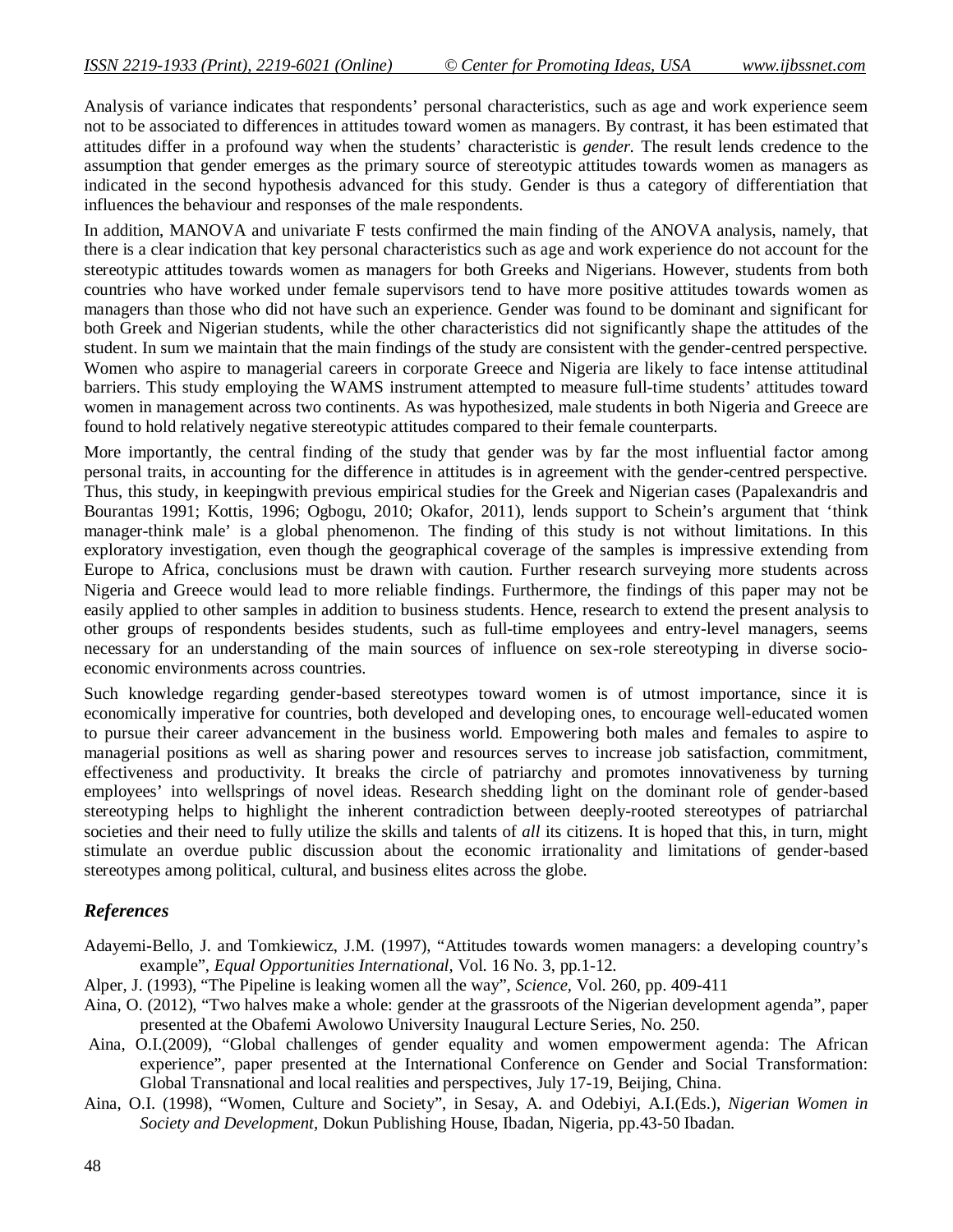- Bain, O. and Cumming, N. (2000), "Academe's glass ceiling: societal, professional, organizational and institutional barriers to the career advancement of academic women", *Comparative Education Review,*  Vol. 44 No.4, pp.25-33.
- Barsh, J and Yee, L. (2012), *"Unlocking the full potential of women at work",* McKinsey & Company, New York, NY.
- Bhatnagar, D. and Swamy, R. (1995), "Attitudes toward women as managers: Does interaction make a difference?", *Human Relations ,*Vol. 48 No.11, pp.1285-1307.
- Brenner, O. C., Tomkiewicz, J., and Schein, V.E. (1989), "The relationship between sex-role stereotypes and requisite management characteristics revisited", *Academy Journal,* Vol. 32, pp.662-669.
- Carter, N.M. and Wagner, H.M. (2011), *The bottom line: Corporate performance and women's representation on boards (2004-2008).* Catalyst, New York, NY.
- Catalyst, (2002), *Women in Leadership: A European Business Imperative,* Catalyst, New York, NY.
- Catalyst, (2005), *Take Care, Men Take Charge Stereotyping of U.S. Business Leaders Exposed, Catalyst, New* York, NY
- Chow, I. S. (1995), "Career aspirations, attitudes and experiences of female managers in Hong Kong", *Women in Management Review,* Vol. 10 No.1, pp.28-32.
- Cordano, M., Scherer R. F. and Owen, C. L. (2002), "Attitudes toward women as managers: sex versus culture", *Women in Management Review,* Vol. 17 No. 2, pp. 51-60.
- Cortis, R. and Cassar, V. (2005), "Perceptions of and about women as managers: investigating job involvement, self-esteem and attitudes", *Women in Management Review,* Vol. 20 No.3, pp.149-164.
- Crampton, S., and Mishra, J. (1999), "Women in management", *Public Personnel Management*, Vol. 8 No.1, pp.87-106.
- Desvaux, G. Devillard, S. and Sancier-Sultan, S. (2010), *Women at the top of corporations: Making it happen,* McKinsey & Company, Paris.
- Economist (2013), "Special report: the Nordic countries"*, The Economist*, February 2.
- Eisenhardt, K. (1988), "Agency- and institutional-theory explanations: The case of retail sales compensation", *Academy of Management Journal,* Vol. 31 No.3, pp.488–511.
- England, P. and Farkas, G. (1986), *Households, employment and gender*, Aldine De Gruyter, New York, NY.
- European Commission, (2005), "Equality between women and men", Report from the Commission to the Council, the European Parliament, the European Economic and Social Committee and the Committee of the Regions. Commission of the European Communities, Brussels.
- European Commission, (2011), "The gender balance in business leadership", Report on progress on equality between women and men in 2010. Publication Office of the European Union, Luxembourg.
- European Commission, (2012), "Women in economic decision-making in the EU: Progress report"*,* Publication Office of the European Union, Luxembourg.
- European Foundation, (2002), "Quality of Women's Work and Employment: Tools for Change", European Foundation for the Improvement of Living and Working Conditions, Dublin.
- Ezell, H., Odewahn, C. and Sherman, D. (1981), "The effects of having been supervised by a woman on perceptions of female managerial competence", *Personnel Psychology,* Vol. 34 No.2, pp.291-299.
- Federal Ministry of Women Affairs and Social Development (2008), *Nigeria Gender Statistics Book,* Federal Ministry of Women Affairs and Social Development, Abuja, Nigeria.
- Finkelstein, S. (1992), "Power in top management teams: Dimensions, measures, and validation", .*Academy of Management Journal,* Vol. 35 No.3, pp.505–38.
- Garland, H. and Price, K. H. (1977, "Attitudes toward women in management and attributions for their success and failure in managerial positions", *Journal of Applied Psychology,* Vol. 62, pp.29-33.
- Gold star Directories (2007), *Nigeria's top 500 companies, 14th edition,* National Directories Division of Gold Star Group, Lagos, Nigeria.
- Hartman, H. (1976), "Capitalism, patriarchy and job segregation by sex", *Sign,* Vol. 3 No.3, pp.139.
- Hausmann, R., Tyson, L.D., Zahidi, S. (2012), "The Global Gender Gap Report 2012", World Economic Forum, Geneva.
- Heilman, M.E. (1997), "Sex discrimination and the Affirmative Action remedy: The role of sex stereotypes", *Journal of Business Ethics,* Vol.16, pp.877-889.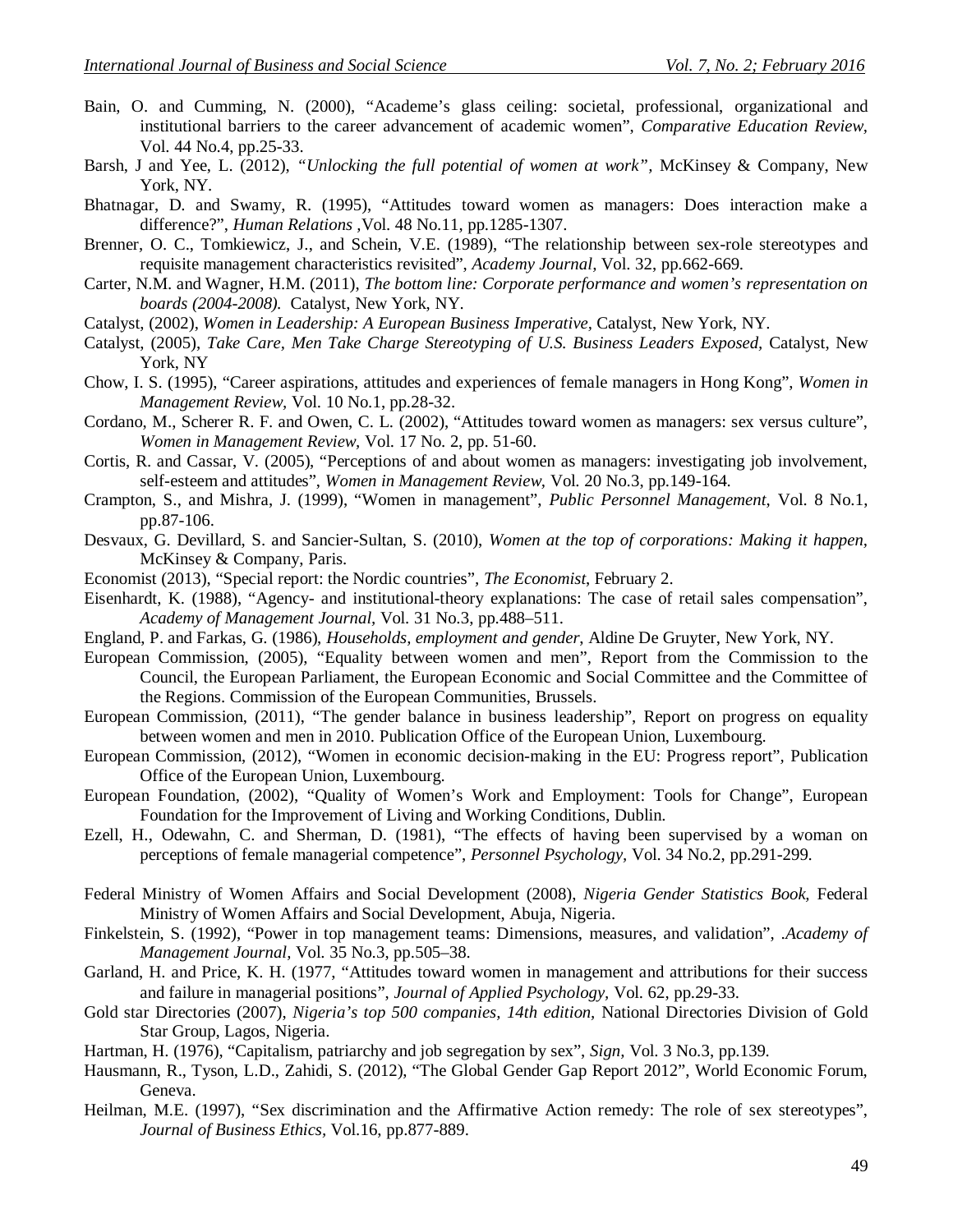Heilman, M.E., Block, C. J. and Martell, R. F. (1995), "Sex stereotypes: Do they influence perceptions of managers?", *Journal of Personality and Social Behavior,* Vol.10 No.6, pp.237-252.

- Hewlett, S.A. and Rashid, R. (2010), "The battle for female talent in emerging markets", *Harvard Business Review*, May, pp.101-106.
- Ilgen, D. R., and Moore, C. F. (1983), "When reason fails: a comment on the reliability and dimensionality of the WAMS", *Academy of Management Journal,* Vol. 20, pp. 89-100.
- ILO, (2004), *Breaking through the glass ceiling*, International Labor Office, Geneva.
- Joy, L. Carter, N.M. and Wagner, H.M. (2007), *The bottom line: Corporate performance and women's representation on boards,* Catalyst, New York, NY.
- Kimmel, M. (2011), *The gendered society*, Oxford University Press, New York, NY
- Kotsilieri, F. and Marshall, J. (2004), "Hellenic women managers in the telecommunications sector living in transition", *New Technology, Work and Employment,* Vol. 19 No.3, pp.177-191.
- Kottis, A.P. (1996), "Women in management and the glass ceiling in Greece: an empirical investigation", *Women in Management Review,* Vol. 11 No.2, pp.30-38.
- Lindsey,L.(1997), "*Gender roles: A sociological perspective*", Prentice hall, New Jersey.
- Liu, S., Comer, L. and Dubinsky, A. (2001), "Gender differences in attitudes toward women as sales managers in the People's Republic of China", *The Journal of Personal Selling and Sales Management,* Vol. 21 No.4, pp.303-311.
- Mavridis, D. (2002), "Cherchez la Femme Women as managers in Greek corporates: an empirical investigation", *Equal Opportunities International,* Vol. 21 No.7, pp.21-36.
- Mihail, D. (2006), "Gender-based stereotypes in the workplace: the case of Greece". *Equal opportunities International,* Vol.25 No.5, pp.373-388.
- Mordi, C., Adedoyin, H. and Ajondabi,H.(2011), "Impediments to women's career advancement: The Nigerian experience", Petroleum-gas university of Ploiesti Bulletin, Economic Sciences Series LXII, 2.
- Mordi, C.,Simpson,R.,Sing,S.and Okafor,C. (2010), "Motivation to be a female entrepreneur in Sub-Saharan Africa", *Gender in Management,* Vol.25, pp. 5-25.
- Murgai, S.R. (1991), "Attitudes towards women as managers in library and information science", *Sex Roles,* Vol. 24, pp. 681-700.
- Ng, C.W. (1995), "Hong Kong MBA students' attitudes toward women as managers: an empirical study", *International Journal of Management,* Vol.12 No.4, pp.454-459.
- Ntermanakis, N. P. (2003), "Gender pay gap in selected industries and occupations in Greece", Greek Research Centre for Gender Equality, Athens (in Greek).
- Ogbogu, C.O (2006), "An evaluation of female labour input in the university system in Nigeria", unpublished Doctoral thesis submitted to the Department of Public Administration, Obafemi Awolowo University, Ile-Ife, Nigeria.
- Ogbogu,C.O. (2009), "An analysis of female research productivity in Nigerian Universities", *Journal of Higher Education Policy and Management,* Vol.31 No.1, pp.17-23
- Ogbogu,C.O. (2010), "Gender factors affecting female labour input in the Nigerian University System", *Gender and Behaviour,* Vol. 8 No.1, pp.2666-2677.
- Okafor, E.,Fagbemi,A. and Hassan,A.(2011), "Barriers to women leadership and managerial aspirations in Lagos: An empirical analysis", *International Journal of sociology,* Vol.32 No. 1, pp. 87-111.
- Okurame, D. (2006), "Career outcomes of job experience and gender occurrence of mentoring", *Ibadan Journal of Social Sciences*, Vol.4 No.2, pp.111-119
- Ola-Aluko,Y. A. (2003), "Gender and Management positions in manufacturing industries in South-western Nigeria", unpublished PhD thesis submitted to the Department of Sociology, University of Ibadan, Nigeria.
- Olojede,I. (2004), "Public Policy and Gender Politics in Nigeria", in Akinboye, O.S (Ed.) *Paradox of Gender Equality in Nigerian Politics*, Concept Publication, Lagos, pp.61-73.
- Olowe,S.(2007), "Correlations of career advancement among female professionals in Lagos state: Implications for management", unpublished PhD thesis, University of Lagos, Nigeria.
- Owen, C.L., and Todor, W.D. (1993), "Attitudes toward women as managers: still the same", *Business Horizons,* Vol. 36 No.2, pp.12-16.